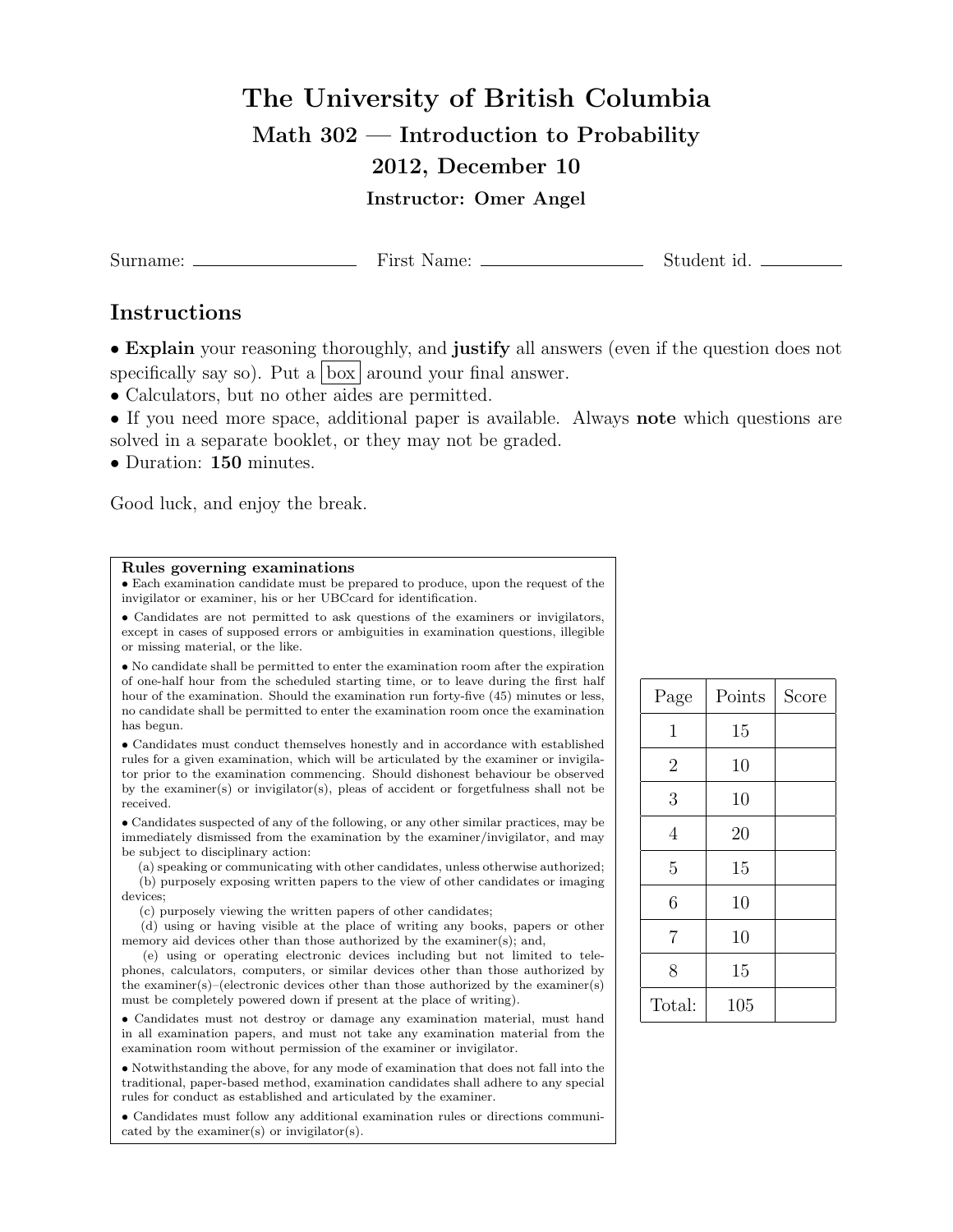Table 1: Common Distributions

| Distribution               | p.m.f. $/$ p.d.f.                                      | Mean                      | Variance                            |
|----------------------------|--------------------------------------------------------|---------------------------|-------------------------------------|
| $\operatorname{Bin}(n, p)$ | $\binom{n}{k} p^k (1-p)^{n-k}$                         | np                        | $np(1-p)$                           |
| Geom(p)                    | $p(1-p)^k$                                             | 1/p                       | $\frac{1-p}{2}$<br>$\overline{p^2}$ |
| $Poisson(\lambda)$         | $e^{-\lambda}\frac{\lambda^n}{n!}$                     |                           |                                     |
| Uniform $(a, b)$           | $b-a$                                                  | $a + b$<br>$\overline{2}$ | $(b-a)^2$<br>12                     |
| $Exp(\lambda)$             | $\lambda e^{-\lambda x}$                               | $1/\lambda$               | $1/\lambda^2$                       |
| $N(\mu, \sigma^2)$         | $\frac{(x-\mu)^2}{2\sigma^2}$<br>$\sqrt{2\pi\sigma^2}$ | $\mu$                     | $\sigma^2$                          |

| The normal CDF: |  |
|-----------------|--|
|-----------------|--|

| $\boldsymbol{x}$ | 0.00   | 0.01   | 0.02   | 0.03   | 0.04   | 0.05   | 0.06   | 0.07   | 0.08   | 0.09   |
|------------------|--------|--------|--------|--------|--------|--------|--------|--------|--------|--------|
| 0.0              | 0.5000 | 0.5040 | 0.5080 | 0.5120 | 0.5160 | 0.5199 | 0.5239 | 0.5279 | 0.5319 | 0.5359 |
| 0.1              | 0.5398 | 0.5438 | 0.5478 | 0.5517 | 0.5557 | 0.5596 | 0.5636 | 0.5675 | 0.5714 | 0.5753 |
| 0.2              | 0.5793 | 0.5832 | 0.5871 | 0.5910 | 0.5948 | 0.5987 | 0.6026 | 0.6064 | 0.6103 | 0.6141 |
| 0.3              | 0.6179 | 0.6217 | 0.6255 | 0.6293 | 0.6331 | 0.6368 | 0.6406 | 0.6443 | 0.6480 | 0.6517 |
| 0.4              | 0.6554 | 0.6591 | 0.6628 | 0.6664 | 0.6700 | 0.6736 | 0.6772 | 0.6808 | 0.6844 | 0.6879 |
| 0.5              | 0.6915 | 0.6950 | 0.6985 | 0.7019 | 0.7054 | 0.7088 | 0.7123 | 0.7157 | 0.7190 | 0.7224 |
| 0.6              | 0.7257 | 0.7291 | 0.7324 | 0.7357 | 0.7389 | 0.7422 | 0.7454 | 0.7486 | 0.7517 | 0.7549 |
| 0.7              | 0.7580 | 0.7611 | 0.7642 | 0.7673 | 0.7704 | 0.7734 | 0.7764 | 0.7794 | 0.7823 | 0.7852 |
| 0.8              | 0.7881 | 0.7910 | 0.7939 | 0.7967 | 0.7995 | 0.8023 | 0.8051 | 0.8078 | 0.8106 | 0.8133 |
| 0.9              | 0.8159 | 0.8186 | 0.8212 | 0.8238 | 0.8264 | 0.8289 | 0.8315 | 0.8340 | 0.8365 | 0.8389 |
| 1.0              | 0.8413 | 0.8438 | 0.8461 | 0.8485 | 0.8508 | 0.8531 | 0.8554 | 0.8577 | 0.8599 | 0.8621 |
| 1.1              | 0.8643 | 0.8665 | 0.8686 | 0.8708 | 0.8729 | 0.8749 | 0.8770 | 0.8790 | 0.8810 | 0.8830 |
| 1.2              | 0.8849 | 0.8869 | 0.8888 | 0.8907 | 0.8925 | 0.8944 | 0.8962 | 0.8980 | 0.8997 | 0.9015 |
| 1.3              | 0.9032 | 0.9049 | 0.9066 | 0.9082 | 0.9099 | 0.9115 | 0.9131 | 0.9147 | 0.9162 | 0.9177 |
| 1.4              | 0.9192 | 0.9207 | 0.9222 | 0.9236 | 0.9251 | 0.9265 | 0.9279 | 0.9292 | 0.9306 | 0.9319 |
| 1.5              | 0.9332 | 0.9345 | 0.9357 | 0.9370 | 0.9382 | 0.9394 | 0.9406 | 0.9418 | 0.9429 | 0.9441 |
| 1.6              | 0.9452 | 0.9463 | 0.9474 | 0.9484 | 0.9495 | 0.9505 | 0.9515 | 0.9525 | 0.9535 | 0.9545 |
| 1.7              | 0.9554 | 0.9564 | 0.9573 | 0.9582 | 0.9591 | 0.9599 | 0.9608 | 0.9616 | 0.9625 | 0.9633 |
| 1.8              | 0.9641 | 0.9649 | 0.9656 | 0.9664 | 0.9671 | 0.9678 | 0.9686 | 0.9693 | 0.9699 | 0.9706 |
| 1.9              | 0.9713 | 0.9719 | 0.9726 | 0.9732 | 0.9738 | 0.9744 | 0.9750 | 0.9756 | 0.9761 | 0.9767 |
| 2.0              | 0.9772 | 0.9778 | 0.9783 | 0.9788 | 0.9793 | 0.9798 | 0.9803 | 0.9808 | 0.9812 | 0.9817 |
| 2.1              | 0.9821 | 0.9826 | 0.9830 | 0.9834 | 0.9838 | 0.9842 | 0.9846 | 0.9850 | 0.9854 | 0.9857 |
| 2.2              | 0.9861 | 0.9864 | 0.9868 | 0.9871 | 0.9875 | 0.9878 | 0.9881 | 0.9884 | 0.9887 | 0.9890 |
| 2.3              | 0.9893 | 0.9896 | 0.9898 | 0.9901 | 0.9904 | 0.9906 | 0.9909 | 0.9911 | 0.9913 | 0.9916 |
| 2.4              | 0.9918 | 0.9920 | 0.9922 | 0.9925 | 0.9927 | 0.9929 | 0.9931 | 0.9932 | 0.9934 | 0.9936 |
| $2.5\,$          | 0.9938 | 0.9940 | 0.9941 | 0.9943 | 0.9945 | 0.9946 | 0.9948 | 0.9949 | 0.9951 | 0.9952 |
| 2.6              | 0.9953 | 0.9955 | 0.9956 | 0.9957 | 0.9959 | 0.9960 | 0.9961 | 0.9962 | 0.9963 | 0.9964 |
| 2.7              | 0.9965 | 0.9966 | 0.9967 | 0.9968 | 0.9969 | 0.9970 | 0.9971 | 0.9972 | 0.9973 | 0.9974 |
| 2.8              | 0.9974 | 0.9975 | 0.9976 | 0.9977 | 0.9977 | 0.9978 | 0.9979 | 0.9979 | 0.9980 | 0.9981 |
| 2.9              | 0.9981 | 0.9982 | 0.9982 | 0.9983 | 0.9984 | 0.9984 | 0.9985 | 0.9985 | 0.9986 | 0.9986 |
| 3.0              | 0.9987 | 0.9987 | 0.9987 | 0.9988 | 0.9988 | 0.9989 | 0.9989 | 0.9989 | 0.9990 | 0.9990 |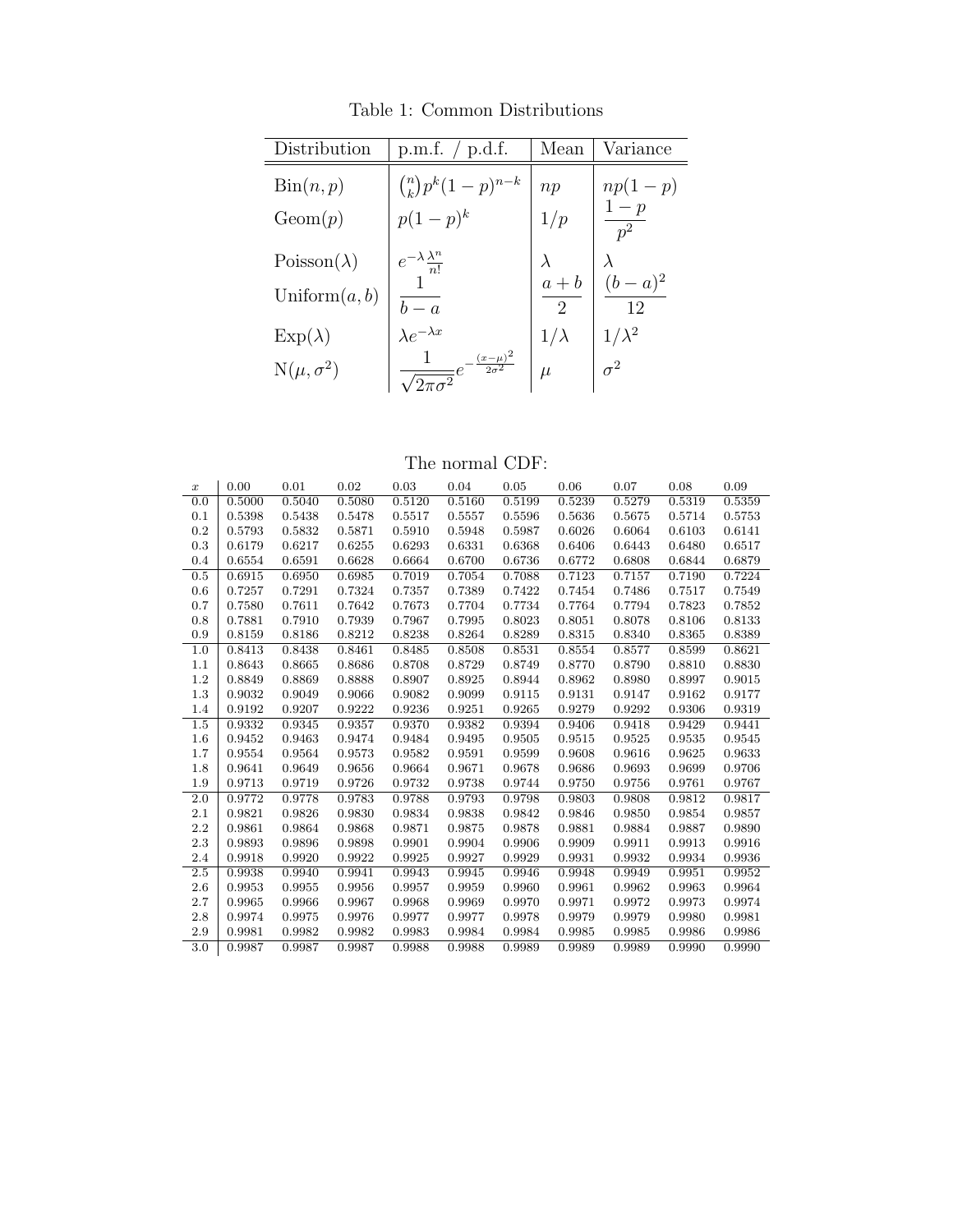|15 marks | 1. (a) Define precisely the covariance of random variables X and Y.

(b) Define precisely the correlation coefficient of random variables  $X$  and  $Y$ .

(c) Define precisely what it means for events  $A, B, C$  to be independent.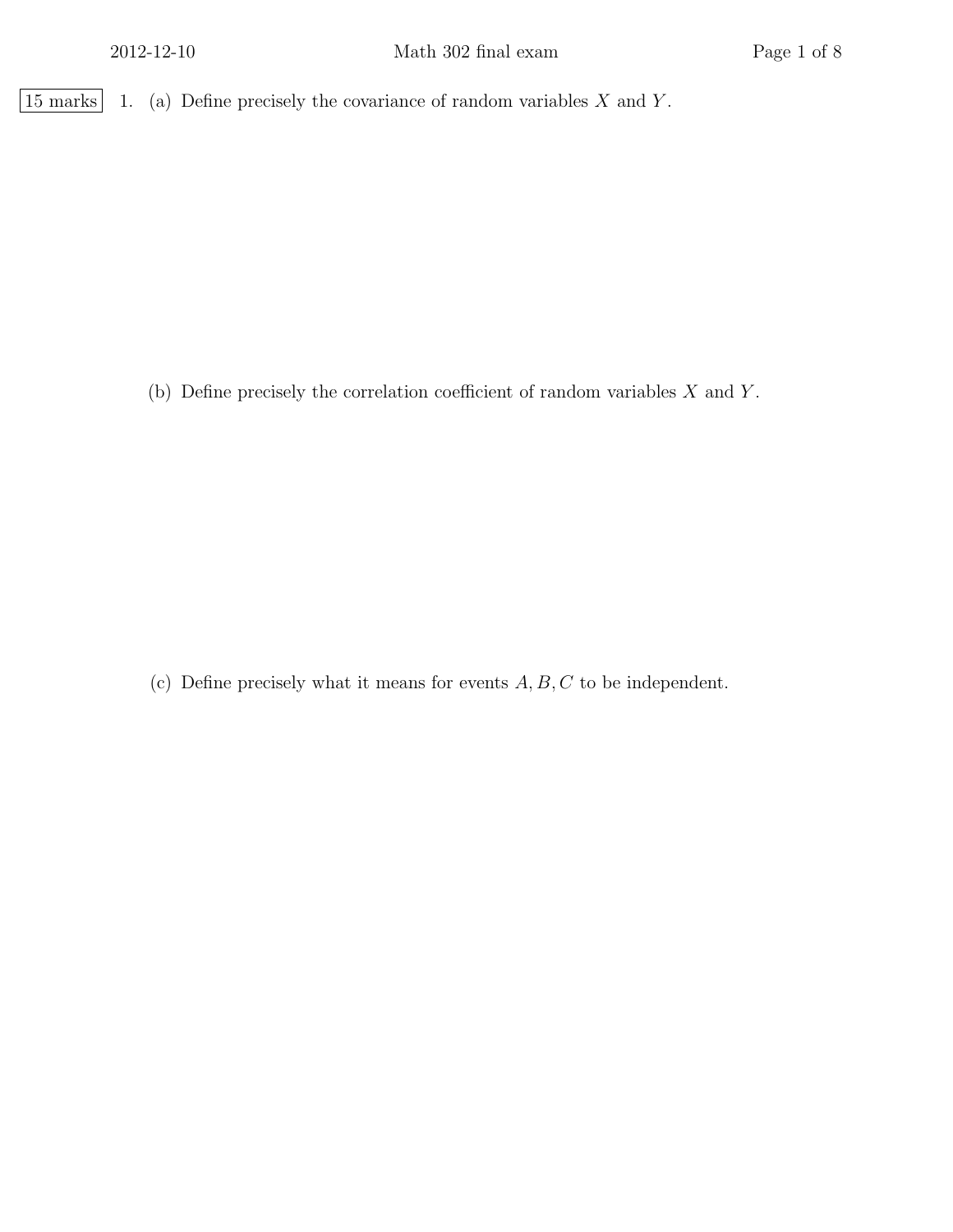- 10 marks 2. A fair coin is tossed 4 times.
	- (a) What is the probability of getting exactly 3 heads?

(b) What is the probability of getting exactly 3 heads conditioned on the event that the first two tosses came out the same?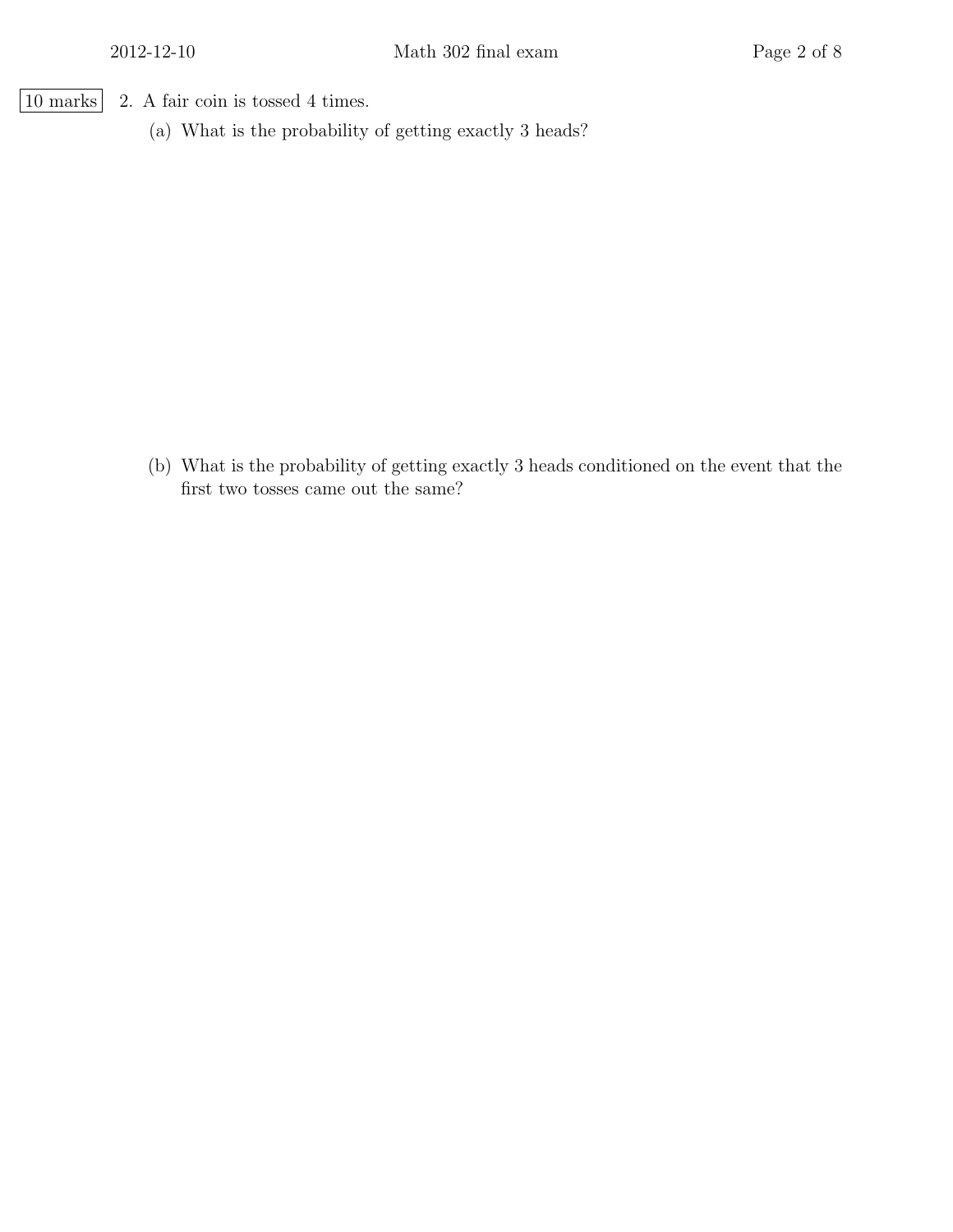5 marks 3. Let A, B be events so that  $\mathbb{P}(A) = 0.5$ ,  $\mathbb{P}(B) = 0.4$  and  $\mathbb{P}(A \cup B) = 0.7$ . What is  $\mathbb{P}(A|B)$ ?

 $\boxed{5 \text{ marks}}$  4. If  $X = \text{Exp}(1)$  and  $Y = \text{Bin}(n, p)$  are independent, what is  $\mathbb{P}(X > Y)$ ?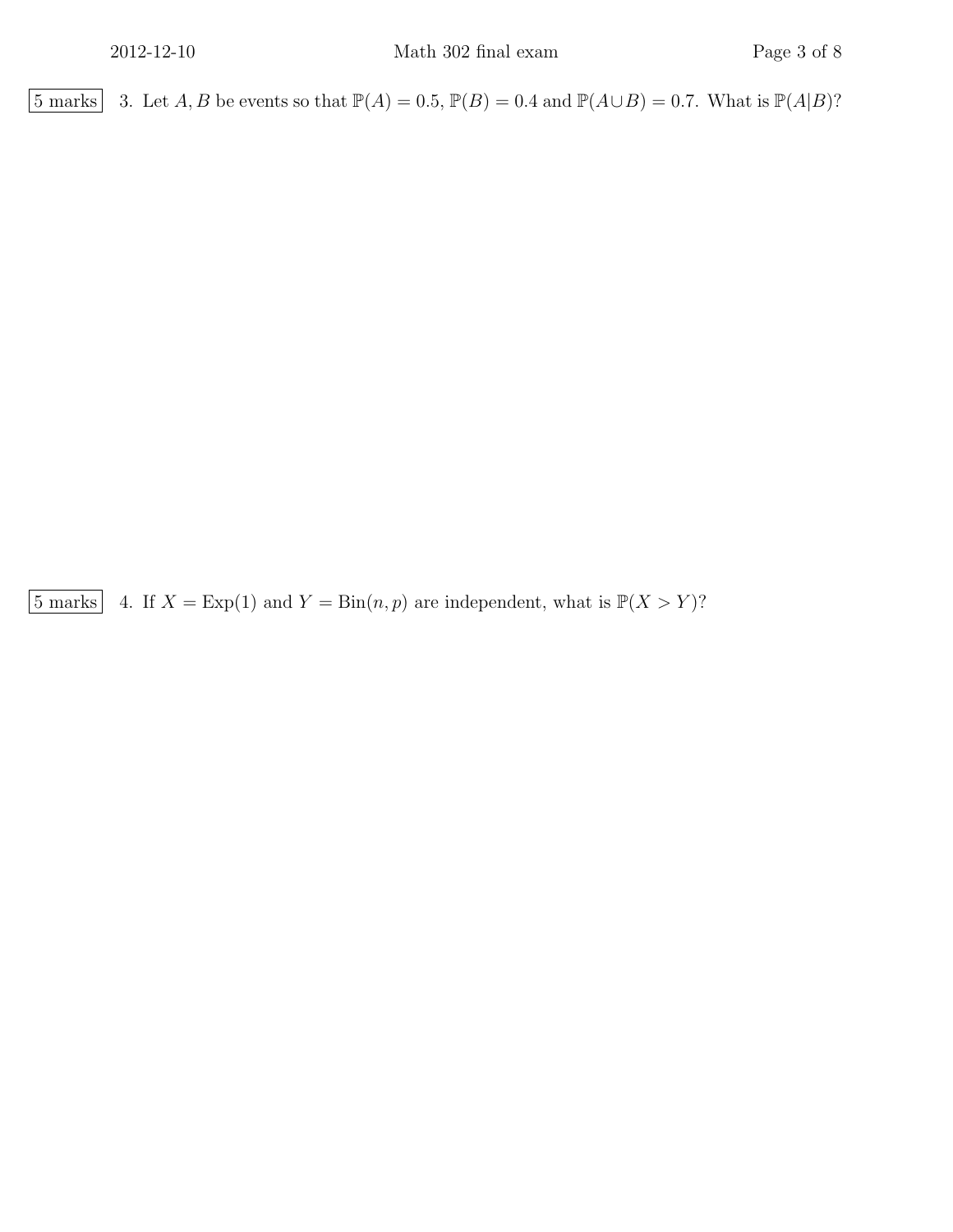- $\boxed{20 \text{ marks}}$  5. Consider variables  $(X, Y)$  which are uniformly distributed with density a over the triangle with corners  $(0, 0)$ ,  $(6, 0)$  and  $(6, 3)$ .
	- (a) Find a

(b) find the marginal densities of  $X$  and  $Y$ 

(c) Find  $\mathbb{E} XY$ .

(d) Find  $\mathbb{P}(X > 6Y)$ .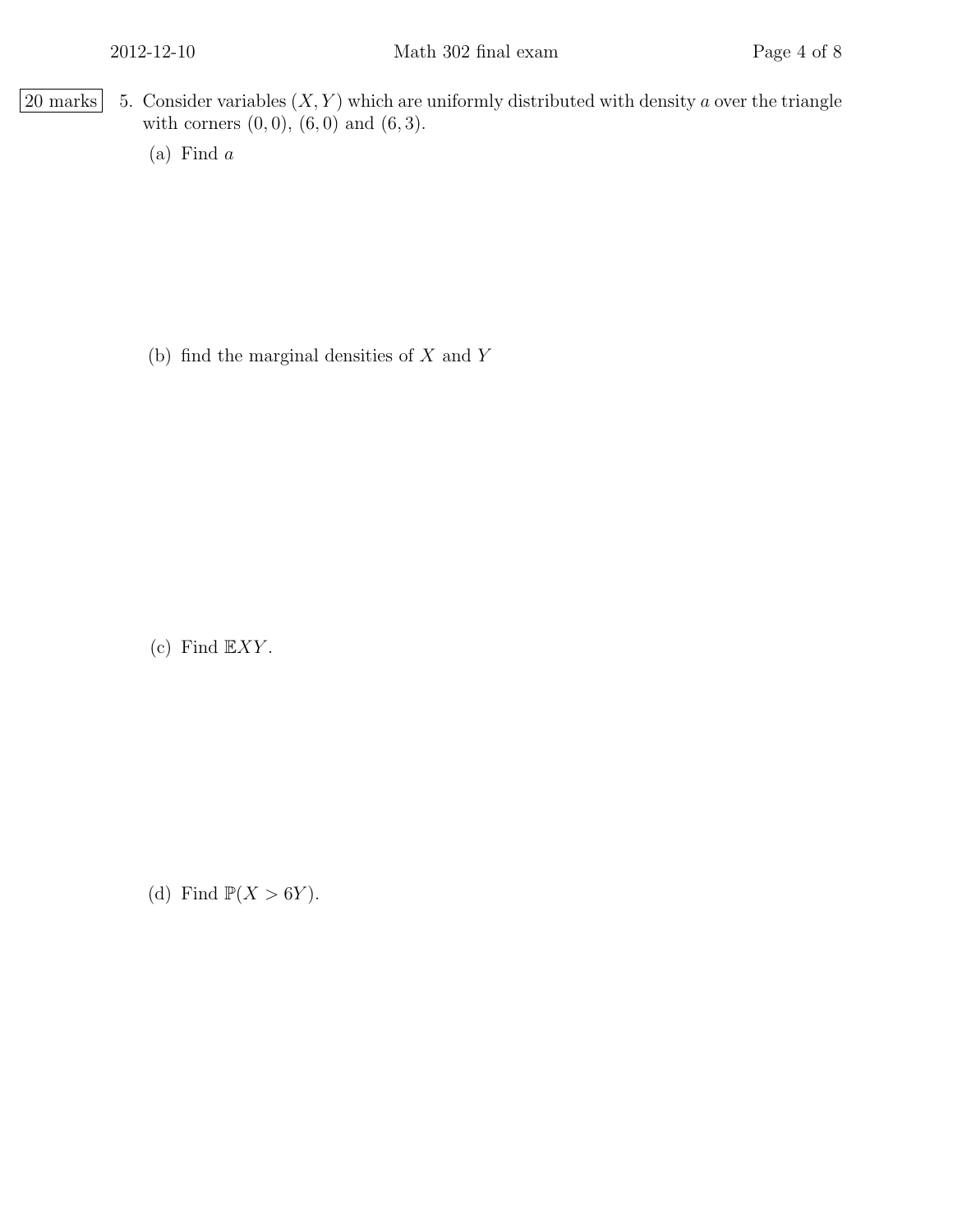$\boxed{15 \text{ marks}}$  6. (a) Precisely state the central limit theorem.

(b) Suppose the weight of a person has mean 75 (Kg) and variance  $\sigma^2 = 100$ . An airline has 400 passengers on a flight. Assume their weights are independent, and use the CLT to estimate the probability that their total weight exceeds 30500.

(c) Use Chebyshev's inequality to give a bound on the probability that the total weight exceeds 30500.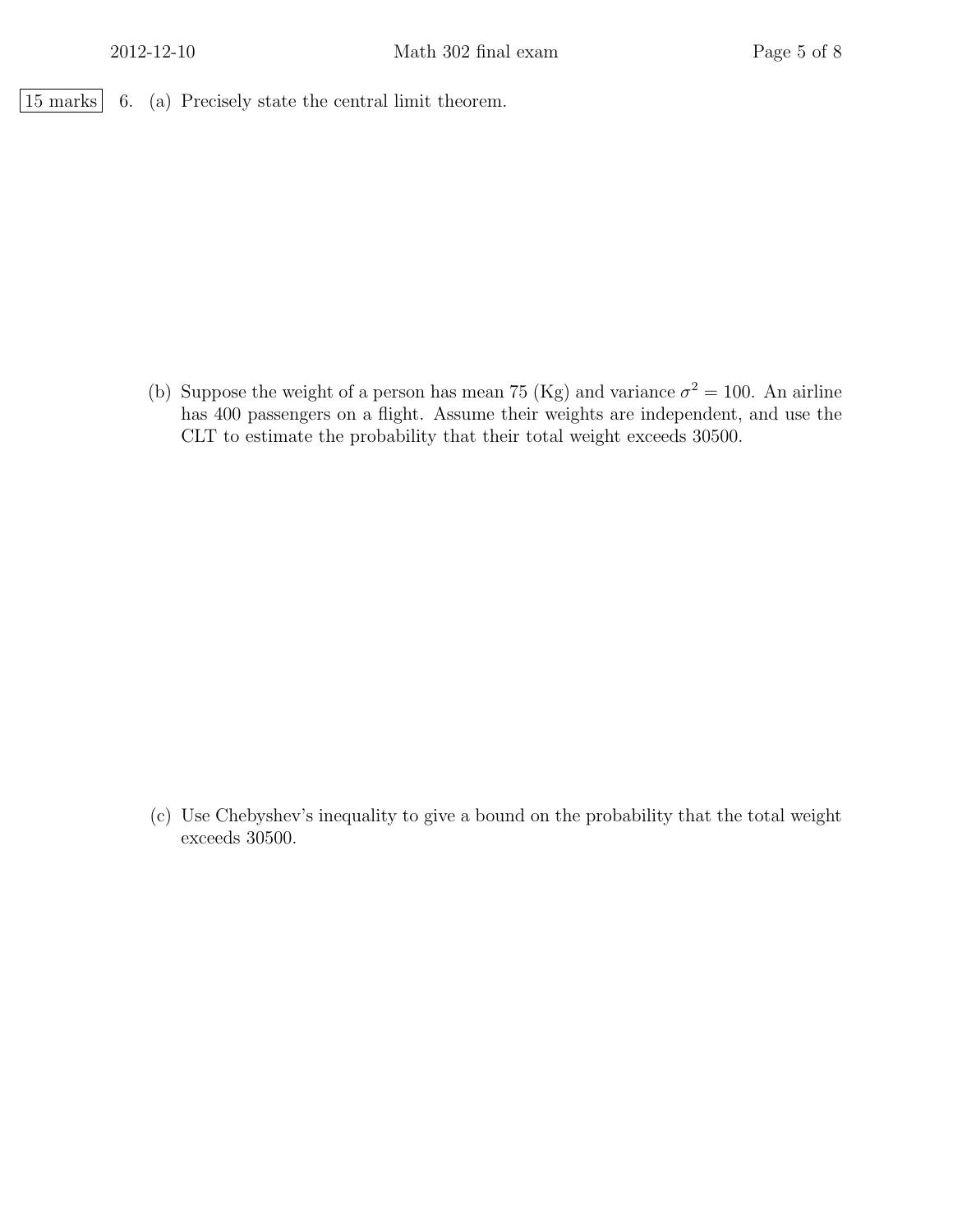$\boxed{10 \text{ marks}}$  7. If  $Z_1, Z_2$  are independent  $N(0, 1)$  random variables, what is the distribution of each of the following:

(a)  $2Z_1 + Z_2$ 

(b)  $2Z_1 - Z_2$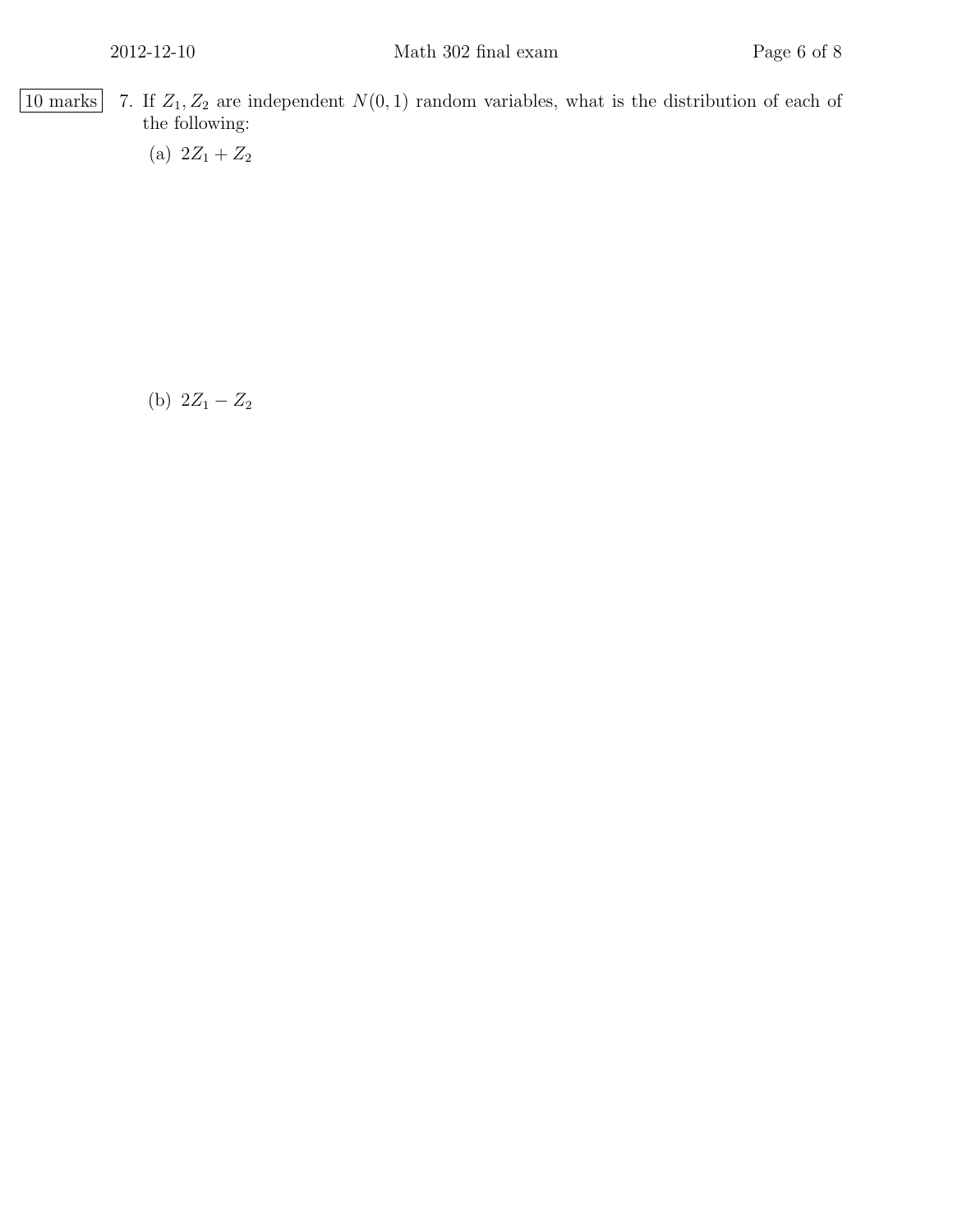10 marks 8. (a) Let  $X = \text{Poi}(\lambda)$  for some  $\lambda > 0$ . For which values of t is  $\mathbb{E}e^{tX}$  finite? When it is finite, what is  $\mathbb{E}e^{tX}$ ?

(b) Repeat the same for  $Y = \text{Exp}(\lambda)$ .